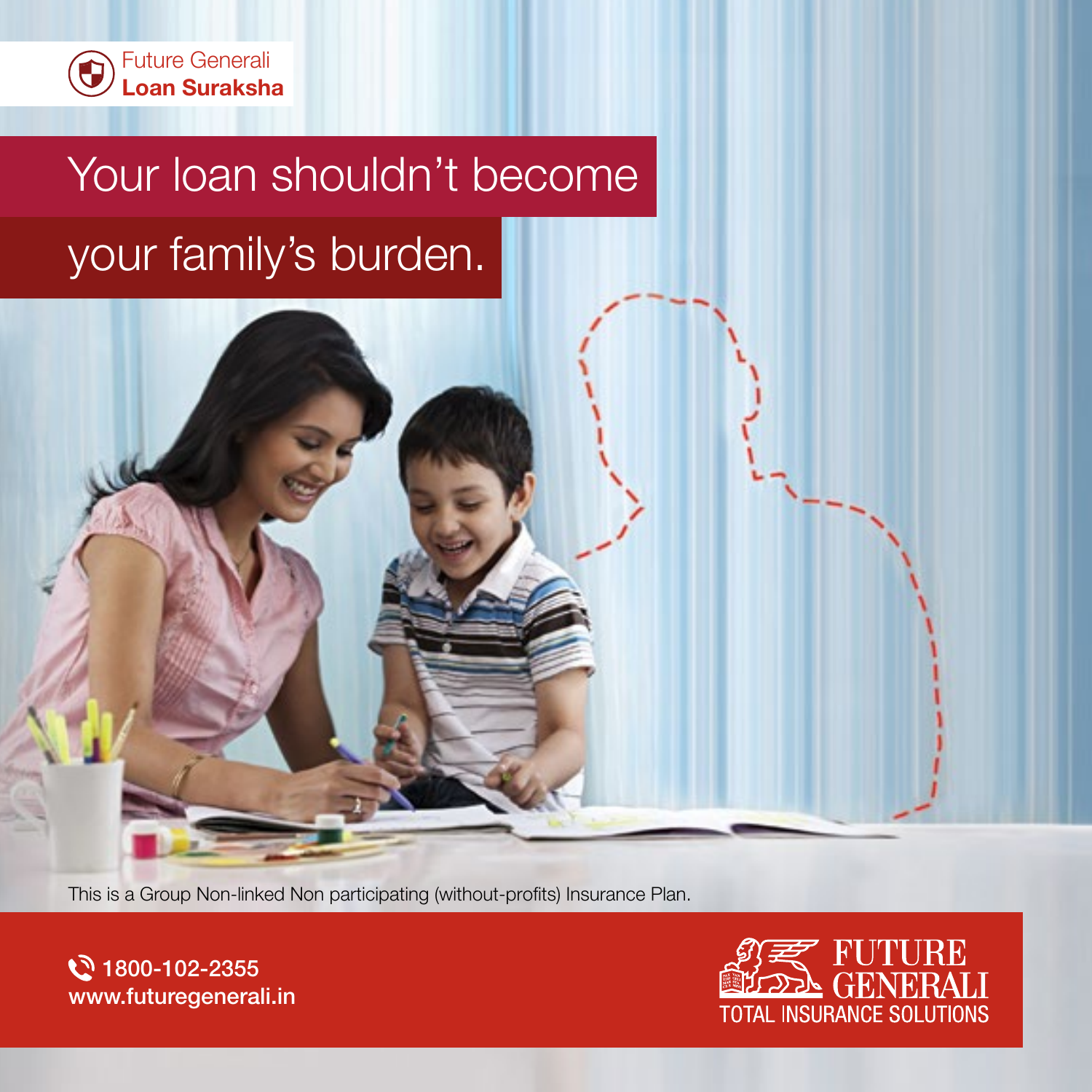### Future Generali Loan Suraksha

Future Generali Loan Suraksha is a Group Non-Linked Insurance Plan.

People dream!

Some dream of owning their own house, buying their dream car, or going for a memorable vacation.

People aspire!

Some aspire to get the best education or have the most unforgettable marriage celebration!

Dreams, aspirations, big or small, are milestones of a happy life. And you, as a financial institution make people happy. Because you turn their dreams or aspirations into reality by offering them customised solutions. But as you go about spreading happiness, you need to ensure that the uncertainty that life offers does not put an end to these materialised dreams and aspirations of your customers and to your own business interest.

Presenting Future Generali Loan Suraksha, a Single Premium Term Insurance Plan which secures the lives of your borrowers and also your assets.



- **Unique Product Benefits** Future Generali Loan Suraksha is a Single Premium Term Insurance Plan which is designed specifically for the new/existing customers of financial institutions. The plan aims to provide a life cover to all borrowers which in turn secures the credit/ loan.
	- A wide range of loans, which includes Housing Loans, Vehicle Loans, Personal Loans, Education Loans, Business Loans, Loan against Property, Merchandise Loans, Consumer Durable Loans, Credit Card Groups, Asset Backed Loans and Gold Loans can be covered under this plan.
	- The plan can be taken on a single life as well as on a joint life or as a co-borrower. On a joint life cover, a discount of 10% is applicable on each joint-life premium.
	- The plan will be offered under the following variants:
		- **•** Reducing Cover i.e. under this variant, the Sum Assured (life cover) reduces in line with the loan schedule. The outstanding loan tenure and the coverage term will be the same.
		- ▶ Level Cover i.e. under this variant, the Sum Assured (life cover) remains fixed during the coverage term.
	- Moratorium period from 1 to 7 years is also covered. Moratorium cover options available are
		- with payment of interest during the moratorium period
		- with no payment of interest during the moratorium period
	- Additional insurance coverage can be opted in case of additional loans.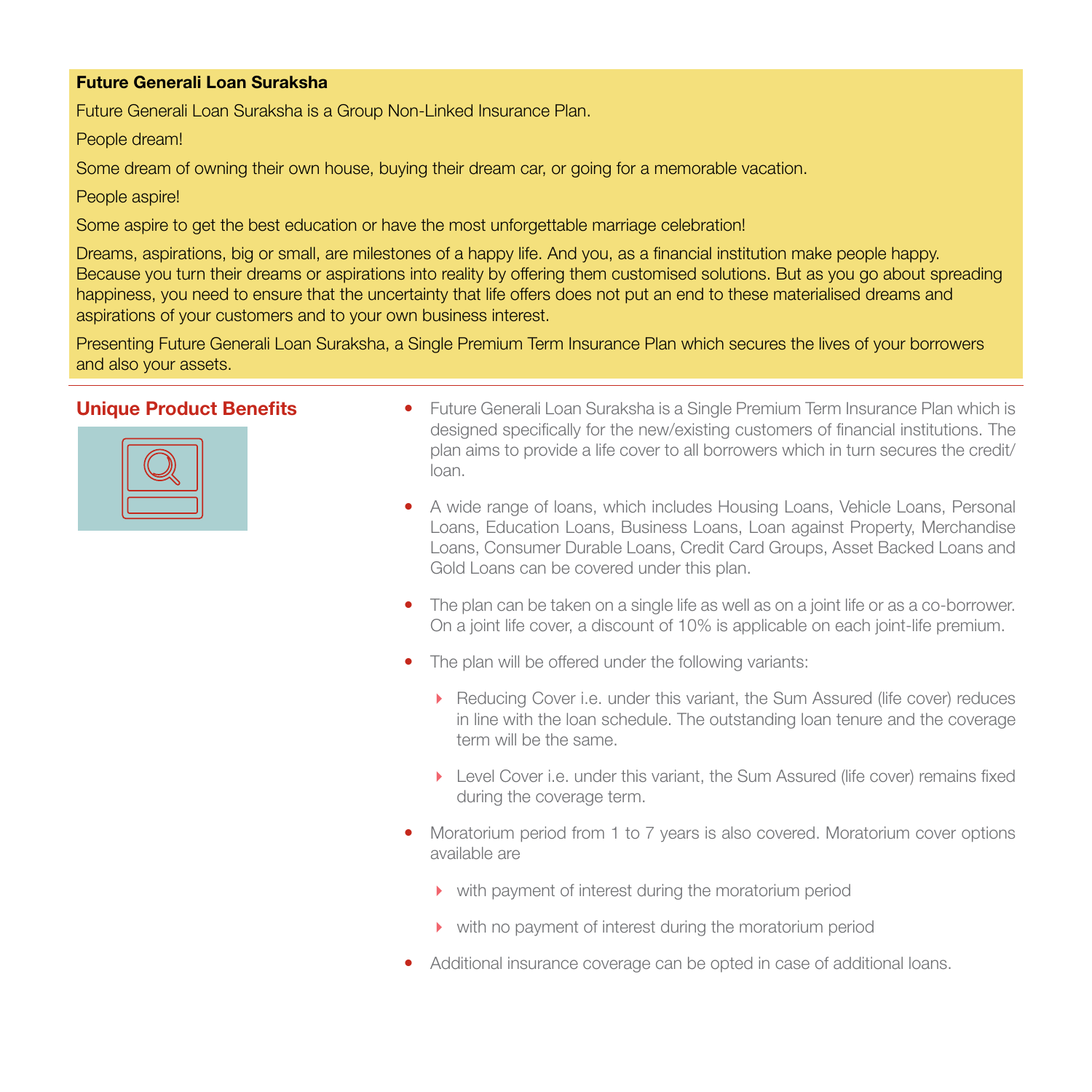

# **Plan Summary** Entry age 18 – 65 years 18 – 65 years Maximum Maturity Age 70 years Sum Assured Range  $\overline{z}$ 20,000 to no maximum limit (subject<br>the underwriting expediately to underwriting considerations) Policy Term Range Corresponds to loan term between 2 to 30 years Premium Payment Term Single Premium only Minimum Group Size 50 members



**Death Benefit** Single Life: Outstanding loan amount as per the Loan Schedule

Co-borrower/Joint Life Cases

|                                          | <b>Covered for</b><br>respective share of<br>loan                                                                                                                                                  | Covered for 100% of<br>loan amount on first<br>death basis                                                                                                                                                                                                                  |
|------------------------------------------|----------------------------------------------------------------------------------------------------------------------------------------------------------------------------------------------------|-----------------------------------------------------------------------------------------------------------------------------------------------------------------------------------------------------------------------------------------------------------------------------|
| Amount payable on<br>death of the member | In case of death<br>of any one of the<br>co-borrowers, his/<br>her respective loan<br>share as per the loan<br>schedule is payable,<br>subject to terms and<br>conditions of the<br>master policy. | In case of death of<br>any one of the joint<br>borrowers, where<br>both the borrowers<br>are insured on the<br>entire loan amount,<br>the outstanding loan<br>amount as per the loan<br>schedule is payable,<br>subject to terms and<br>conditions of the<br>master policy. |
| Life cover for surviving<br>member       | The insurance cover<br>on the life of the<br>surviving member<br>will continue for his/<br>her respective loan<br>share for the balance<br>repayment term.                                         | Insurance cover will<br>cease to exist on the<br>life of the surviving<br>borrower.                                                                                                                                                                                         |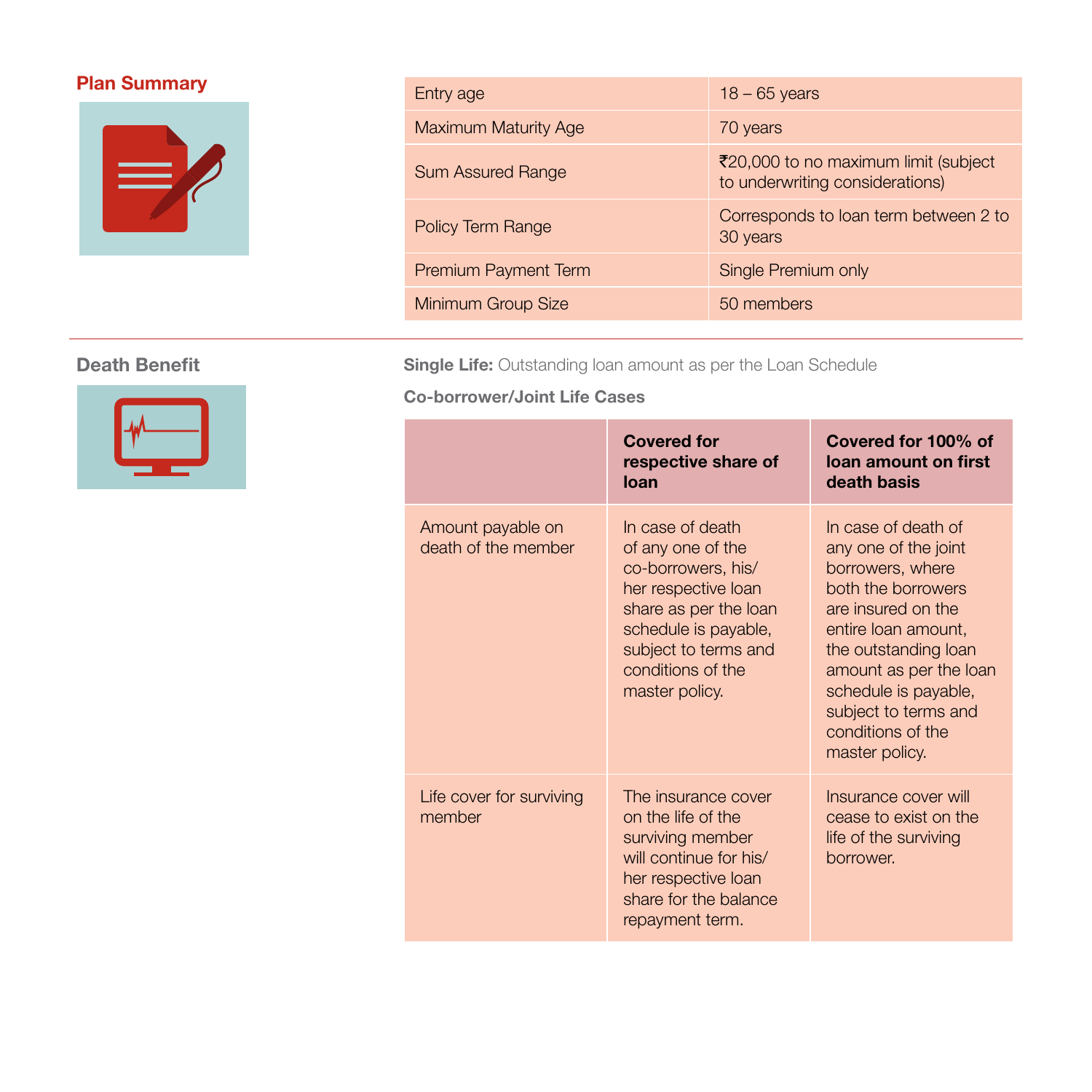|                         | If Master Policyholder is a                                                                                                                                                                                                                             | To whom the Death Benefit is payable                                                                                                                                                                                                                                                                                                         |
|-------------------------|---------------------------------------------------------------------------------------------------------------------------------------------------------------------------------------------------------------------------------------------------------|----------------------------------------------------------------------------------------------------------------------------------------------------------------------------------------------------------------------------------------------------------------------------------------------------------------------------------------------|
|                         | 1. Reserve Bank of India (RBI)<br><b>Requlated Scheduled Bank</b><br>(including Cooperative Banks)<br>2. NBFCs having Certificate of<br><b>Registration from RBI</b><br>3. National Housing Bank (NHB)<br><b>Requlated Housing Finance</b><br>Companies | Subject to terms and conditions of<br>the master policy, the Death Benefit<br>will be directly payable to the Master<br>Policyholder to the extent of outstanding<br>Ioan amount; Death Benefit amount<br>in excess of outstanding loan amount<br>(if any), will be paid to the nominee/<br>appointee / legal heir of the Insured<br>Member. |
|                         | <b>Other Master Policyholders</b>                                                                                                                                                                                                                       | Subject to terms and conditions of the<br>master policy, the Death benefit will be<br>paid to the nominee/appointee/legal heir<br>or estate of the insured member.                                                                                                                                                                           |
| <b>Maturity Benefit</b> | There is no maturity benefit under this plan                                                                                                                                                                                                            |                                                                                                                                                                                                                                                                                                                                              |

charges, cost of medical examination, if any.

means of communication other than that in person.

## Little privileges, just for you

Free-Look Period (Master Policyholder and Member)



**Top-up Loans Any Top-up** (additional loan availed) would be treated as 'new loans' with a corresponding new loan schedule and a separate single premium term cover for this additional loan. The premium would be based on the age as on the date of availing the top-up loan, the loan outstanding schedule and the term during which the Top-up loan is repayable.

In case you disagree with any of the terms and conditions of the policy/coverage, you can return the policy/Certificate of Insurance to the Company within 15 days (30 days if the policy is sold through the Distance Marketing Mode) of its receipt, for cancellation, stating your objections. Future Generali will refund the policy premium after the deduction of proportionate risk premium for the period of cover, stamp duty

Note: Distance marketing means insurance solicitation by way of telephone calling/ short messaging service (SMS)/other electronic modes like email, internet and interactive television (DTH)/direct mail/newspaper and magazine inserts or any other



Surrender Value The insured member can surrender his/her insurance cover in case of loan foreclosure by making a request in writing to Future Generali India Life Insurance Company. The Guaranteed Surrender Value (GSV) payable is a percentage of single premium based on the policy year of surrender and the Policy Term.

Guaranteed Surrender Value = GSV Factor X Single Premium.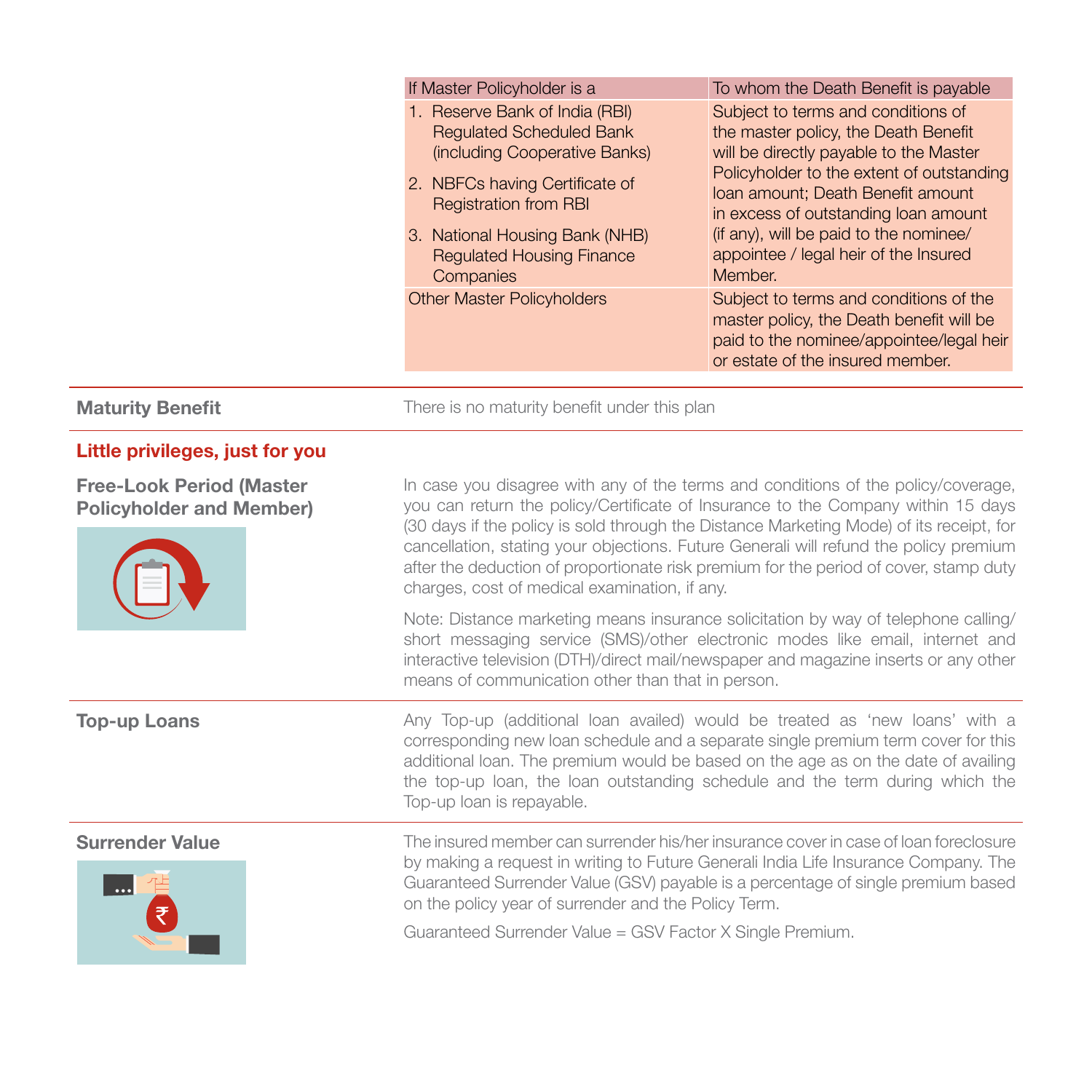# The GSV Factors as a % of Single Premium for Reducing Cover

Year of Surrender --->

| Policy<br><b>Term</b> | $\mathbf{1}$    | $\overline{2}$ | 3 | $\overline{4}$     | 5                                                                                                                | 6        | $\overline{7}$ | 8 | 9 | 10 | 11 | 12 | 13 | 14 | 15 | 16 | 17 | 18 | 19 | 20    | 21 | 22 | 23 | 24 | 25 | 26 | 27 | 28 | 29 |
|-----------------------|-----------------|----------------|---|--------------------|------------------------------------------------------------------------------------------------------------------|----------|----------------|---|---|----|----|----|----|----|----|----|----|----|----|-------|----|----|----|----|----|----|----|----|----|
| 2                     | 6%              |                |   |                    |                                                                                                                  |          |                |   |   |    |    |    |    |    |    |    |    |    |    |       |    |    |    |    |    |    |    |    |    |
| 3                     | 13% 4%          |                |   |                    |                                                                                                                  |          |                |   |   |    |    |    |    |    |    |    |    |    |    |       |    |    |    |    |    |    |    |    |    |
| $\overline{4}$        | 19% 10% 3%      |                |   |                    |                                                                                                                  |          |                |   |   |    |    |    |    |    |    |    |    |    |    |       |    |    |    |    |    |    |    |    |    |
| 5                     | 23% 15% 8% 3%   |                |   |                    |                                                                                                                  |          |                |   |   |    |    |    |    |    |    |    |    |    |    |       |    |    |    |    |    |    |    |    |    |
| 6                     | 27% 19% 12% 6%  |                |   |                    | 2%                                                                                                               |          |                |   |   |    |    |    |    |    |    |    |    |    |    |       |    |    |    |    |    |    |    |    |    |
| 7                     | 31% 23% 16% 10% |                |   |                    | 5%                                                                                                               | 2%       |                |   |   |    |    |    |    |    |    |    |    |    |    |       |    |    |    |    |    |    |    |    |    |
| 8                     |                 |                |   | 33% 27% 20% 14% 9% |                                                                                                                  | $5\%$ 2% |                |   |   |    |    |    |    |    |    |    |    |    |    |       |    |    |    |    |    |    |    |    |    |
| 9                     |                 |                |   |                    | 36% 30% 24% 18% 13% 8% 4% 1%                                                                                     |          |                |   |   |    |    |    |    |    |    |    |    |    |    |       |    |    |    |    |    |    |    |    |    |
| 10                    |                 |                |   |                    | 38% 32% 27% 21% 16% 11% 7% 4% 1%                                                                                 |          |                |   |   |    |    |    |    |    |    |    |    |    |    |       |    |    |    |    |    |    |    |    |    |
| 11                    |                 |                |   |                    | 39% 34% 29% 24% 19% 15% 10% 7% 4% 1%                                                                             |          |                |   |   |    |    |    |    |    |    |    |    |    |    |       |    |    |    |    |    |    |    |    |    |
| 12                    |                 |                |   |                    | 41% 36% 32% 27% 22% 18% 14% 10% 6% 3%                                                                            |          |                |   |   |    | 1% |    |    |    |    |    |    |    |    |       |    |    |    |    |    |    |    |    |    |
| 13                    |                 |                |   |                    | 42% 38% 34% 29% 25% 21% 17% 13% 9% 6% 3% 1%                                                                      |          |                |   |   |    |    |    |    |    |    |    |    |    |    |       |    |    |    |    |    |    |    |    |    |
| 14                    |                 |                |   |                    | 43% 39% 36% 32% 27% 23% 20% 16% 12% 9% 6% 3% 1%                                                                  |          |                |   |   |    |    |    |    |    |    |    |    |    |    |       |    |    |    |    |    |    |    |    |    |
| 15                    |                 |                |   |                    | 44% 41% 37% 34% 30% 26% 22% 19% 15% 12% 8% 5% 3% 1%                                                              |          |                |   |   |    |    |    |    |    |    |    |    |    |    |       |    |    |    |    |    |    |    |    |    |
| 16                    |                 |                |   |                    | 45% 42% 39% 35% 32% 28% 25% 21% 18% 14% 11% 8% 5% 3% 1%                                                          |          |                |   |   |    |    |    |    |    |    |    |    |    |    |       |    |    |    |    |    |    |    |    |    |
| 17                    |                 |                |   |                    | 46% 43% 40% 37% 37% 31% 27% 24% 21% 17% 14% 11% 8% 5% 3% 1%                                                      |          |                |   |   |    |    |    |    |    |    |    |    |    |    |       |    |    |    |    |    |    |    |    |    |
| 18                    |                 |                |   |                    | 46% 44% 41% 38% 36% 33% 29% 26% 23% 20% 17% 14% 11% 8% 5% 3% 1%                                                  |          |                |   |   |    |    |    |    |    |    |    |    |    |    |       |    |    |    |    |    |    |    |    |    |
| 19                    |                 |                |   |                    | 47% 45% 42% 40% 37% 34% 32% 29% 26% 23% 20% 17% 14% 11% 8% 5% 3% 1%                                              |          |                |   |   |    |    |    |    |    |    |    |    |    |    |       |    |    |    |    |    |    |    |    |    |
| 20                    |                 |                |   |                    | 47% 45% 43% 41% 39% 36% 34% 31% 28% 25% 22% 20% 17% 14% 11% 8% 5% 3% 1%                                          |          |                |   |   |    |    |    |    |    |    |    |    |    |    |       |    |    |    |    |    |    |    |    |    |
| 21                    |                 |                |   |                    | 48% 46% 44% 42% 40% 38% 35% 33% 30% 28% 25% 22% 20% 17% 14% 11% 8% 5% 3% 1%                                      |          |                |   |   |    |    |    |    |    |    |    |    |    |    |       |    |    |    |    |    |    |    |    |    |
| 22                    |                 |                |   |                    | 48% 47% 45% 43%  41%  39% 37% 35% 33% 30% 28% 25% 23% 20% 17% 14% 11%  8%   5%                                   |          |                |   |   |    |    |    |    |    |    |    |    |    |    | 3% 1% |    |    |    |    |    |    |    |    |    |
| 23                    |                 |                |   |                    | 49% 47% 46% 44% -43% -41% 39% 37% 35% 33% 30% 28% 25% 23% 20% 17% 14% 11% -8% -6% -3% -1%                        |          |                |   |   |    |    |    |    |    |    |    |    |    |    |       |    |    |    |    |    |    |    |    |    |
| 24                    |                 |                |   |                    | 49% 48% 47% 45% -44% -42% 40% 39% 37% 35% 33% 31% 28% 26% 23% 20% 18% 15% 12% -9% --6% --3% --1%                 |          |                |   |   |    |    |    |    |    |    |    |    |    |    |       |    |    |    |    |    |    |    |    |    |
| 25                    |                 |                |   |                    | 49% 48% 47% 46%  45%  43% 42% 40% 39% 37% 35% 33% 31% 29% 26% 24% 21% 18% 15% 12%  9%   6%   3%   1%             |          |                |   |   |    |    |    |    |    |    |    |    |    |    |       |    |    |    |    |    |    |    |    |    |
| 26                    |                 |                |   |                    | 49% 49% 48% 47% 46% 44% 43% 42% 40% 39% 37% 36% 34% 32% 30% 27% 25% 22% 19% 16% 12% 9% 6% 3% 1%                  |          |                |   |   |    |    |    |    |    |    |    |    |    |    |       |    |    |    |    |    |    |    |    |    |
| 27                    |                 |                |   |                    | 50% 49% 48% 47% -47% -46% 44% 43% 42% 41% 40% 38% 36% 35% 33% 30% 28% 25% 23% 20% 16% 13% 10% -6% - 4% - 1%      |          |                |   |   |    |    |    |    |    |    |    |    |    |    |       |    |    |    |    |    |    |    |    |    |
| 28                    |                 |                |   |                    | 50% 49% 49% 48% 47% 47% 46% 45% 44% 43% 42% 40% 39% 37% 36% 34% 32% 29% 27% 24% 21% 17% 14% 10% 7% 4% 1%         |          |                |   |   |    |    |    |    |    |    |    |    |    |    |       |    |    |    |    |    |    |    |    |    |
| 29                    |                 |                |   |                    | 50% 50% 49% 49% 48% 48% 47% 46% 45% 45% 44% 43% 42% 40% 39% 37% 35% 33% 31% 28% 25% 22% 18% 15% 11% 7% 4% 1%     |          |                |   |   |    |    |    |    |    |    |    |    |    |    |       |    |    |    |    |    |    |    |    |    |
| 30                    |                 |                |   |                    | 50% 50% 50% 49% 49% 48% 48% 48% 47% 46% 46% 45% 44% 43% 42% 40% 39% 37% 35% 32% 29% 26% 23% 19% 15% 11% 8% 4% 1% |          |                |   |   |    |    |    |    |    |    |    |    |    |    |       |    |    |    |    |    |    |    |    |    |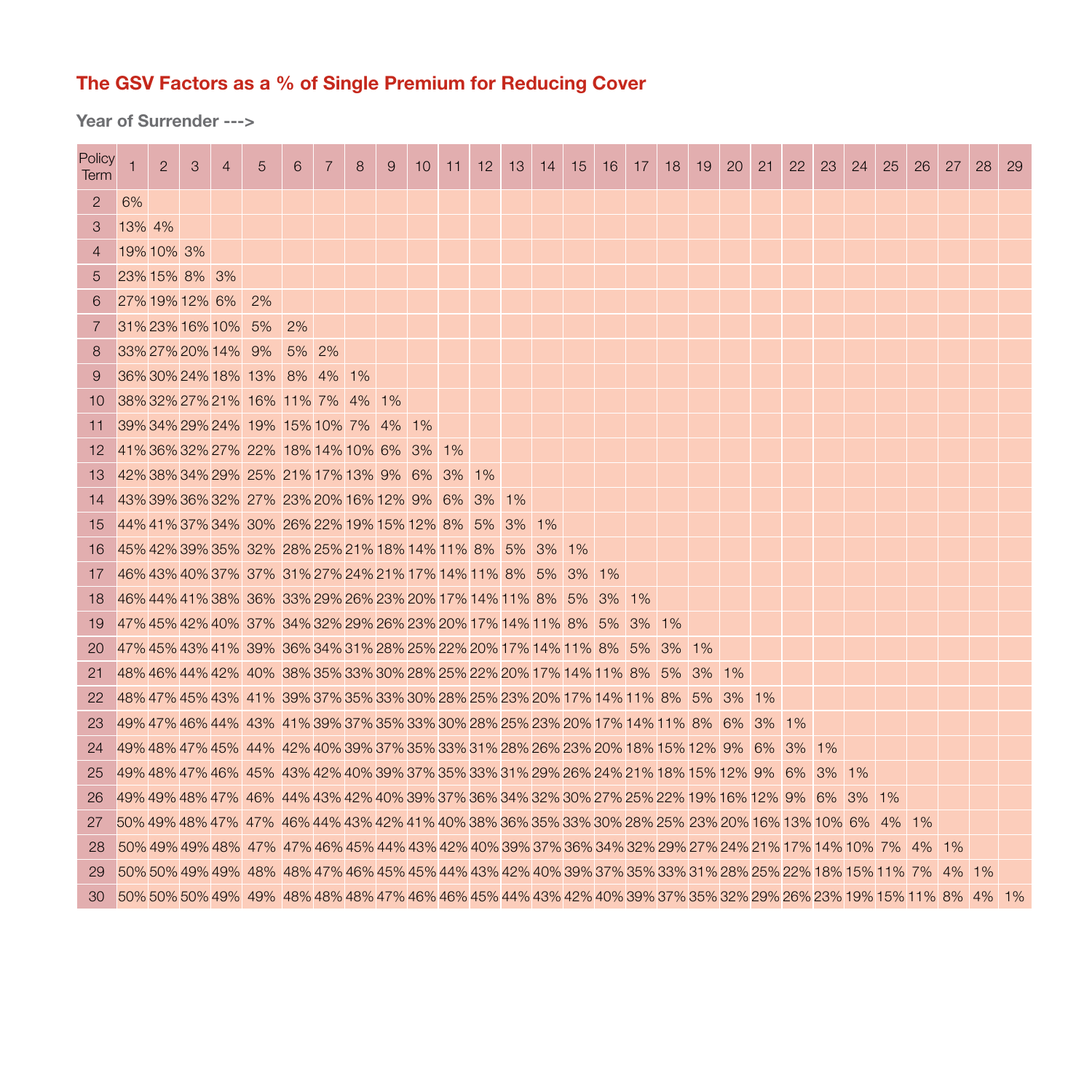# The GSV Factors as a % of Single Premium for Level Cover

Year of Surrender --->

| Policy<br>Term | 1               | $\overline{2}$ | 3 | 4                  | $\overline{5}$                                                                                  | 6 | 7 | 8 | 9 | 10 | 11 | 12 <sup>2</sup> | -13 | -14 | 15 | 16 | 17 | 18 | 19 | 20 | 21 | 22 | 23 | 24 | 25 | 26 | 27 | 28 | -29 |
|----------------|-----------------|----------------|---|--------------------|-------------------------------------------------------------------------------------------------|---|---|---|---|----|----|-----------------|-----|-----|----|----|----|----|----|----|----|----|----|----|----|----|----|----|-----|
| 2              | 15%             |                |   |                    |                                                                                                 |   |   |   |   |    |    |                 |     |     |    |    |    |    |    |    |    |    |    |    |    |    |    |    |     |
| 3              | 24% 13%         |                |   |                    |                                                                                                 |   |   |   |   |    |    |                 |     |     |    |    |    |    |    |    |    |    |    |    |    |    |    |    |     |
| $\overline{4}$ | 30% 21% 11%     |                |   |                    |                                                                                                 |   |   |   |   |    |    |                 |     |     |    |    |    |    |    |    |    |    |    |    |    |    |    |    |     |
| 5              | 35% 27% 19% 10% |                |   |                    |                                                                                                 |   |   |   |   |    |    |                 |     |     |    |    |    |    |    |    |    |    |    |    |    |    |    |    |     |
| 6              |                 |                |   | 38% 32% 25% 17% 9% |                                                                                                 |   |   |   |   |    |    |                 |     |     |    |    |    |    |    |    |    |    |    |    |    |    |    |    |     |
| 7              |                 |                |   |                    | 40% 35% 29% 23% 16% 8%                                                                          |   |   |   |   |    |    |                 |     |     |    |    |    |    |    |    |    |    |    |    |    |    |    |    |     |
| 8              |                 |                |   |                    | 42% 38% 33% 28% 22% 15% 8%                                                                      |   |   |   |   |    |    |                 |     |     |    |    |    |    |    |    |    |    |    |    |    |    |    |    |     |
| 9              |                 |                |   |                    | 44% 40% 36% 31% 26% 20% 14% 7%                                                                  |   |   |   |   |    |    |                 |     |     |    |    |    |    |    |    |    |    |    |    |    |    |    |    |     |
| 10             |                 |                |   |                    | 45% 42% 38% 34% 30% 25% 20% 14% 7%                                                              |   |   |   |   |    |    |                 |     |     |    |    |    |    |    |    |    |    |    |    |    |    |    |    |     |
| 11             |                 |                |   |                    | 46% 43% 40% 37% 33% 29% 24% 19% 13% 7%                                                          |   |   |   |   |    |    |                 |     |     |    |    |    |    |    |    |    |    |    |    |    |    |    |    |     |
| 12             |                 |                |   |                    | 47% 45% 42% 39% 35% 32% 28% 23% 18% 13% 7%                                                      |   |   |   |   |    |    |                 |     |     |    |    |    |    |    |    |    |    |    |    |    |    |    |    |     |
| 13             |                 |                |   |                    | 48% 46% 43% 41% 38% 35% 31% 27% 23% 18% 13% 7%                                                  |   |   |   |   |    |    |                 |     |     |    |    |    |    |    |    |    |    |    |    |    |    |    |    |     |
| 14             |                 |                |   |                    | 48% 46% 44% 42% 40% 37% 34% 30% 27% 22% 18% 12% 7%                                              |   |   |   |   |    |    |                 |     |     |    |    |    |    |    |    |    |    |    |    |    |    |    |    |     |
| 15             |                 |                |   |                    | 49% 47% 46% 44% 41% 39% 36% 33% 30% 26% 22% 18% 12% 7%                                          |   |   |   |   |    |    |                 |     |     |    |    |    |    |    |    |    |    |    |    |    |    |    |    |     |
| 16             |                 |                |   |                    | 49% 48% 46% 45% 43% 41% 39% 36% 33% 30% 26% 22% 18% 13% 7%                                      |   |   |   |   |    |    |                 |     |     |    |    |    |    |    |    |    |    |    |    |    |    |    |    |     |
| 17             |                 |                |   |                    | 49% 48% 47% 46% 44% 42% 41% 38% 36% 33% 30% 26% 23% 18% 13% 7%                                  |   |   |   |   |    |    |                 |     |     |    |    |    |    |    |    |    |    |    |    |    |    |    |    |     |
| 18             |                 |                |   |                    | 50% 49% 48% 47% 46% 44% 42% 40% 38% 36% 33% 30% 27% 23% 18% 13% 7%                              |   |   |   |   |    |    |                 |     |     |    |    |    |    |    |    |    |    |    |    |    |    |    |    |     |
| 19             |                 |                |   |                    | 50% 49% 49% 48% 47% 45% 44% 42% 41% 39% 36% 34% 31% 27% 23% 19% 13% 7%                          |   |   |   |   |    |    |                 |     |     |    |    |    |    |    |    |    |    |    |    |    |    |    |    |     |
| 20             |                 |                |   |                    | 50% 50% 49% 48% 48% 47% 45% 44% 43% 41% 39% 37% 35% 32% 28% 24% 19% 14% 8%                      |   |   |   |   |    |    |                 |     |     |    |    |    |    |    |    |    |    |    |    |    |    |    |    |     |
| 21             |                 |                |   |                    | 50% 50% 50% 49% 48% 48% 47% 46% 45% 43% 42% 40% 38% 36% 33% 29% 25% 20% 15% 8%                  |   |   |   |   |    |    |                 |     |     |    |    |    |    |    |    |    |    |    |    |    |    |    |    |     |
| 22             |                 |                |   |                    | 51% 50% 50% 50% 49% 49% 48% 47% 47% 46% 44% 43% 41% 39% 37% 34% 30% 26% 21% 15% 8%              |   |   |   |   |    |    |                 |     |     |    |    |    |    |    |    |    |    |    |    |    |    |    |    |     |
| 23             |                 |                |   |                    | 52% 51% 51% 50% 50% 50% 49% 49% 48% 48% 47% 46% 44% 43% 41% 38% 35% 32% 27% 22% 16% 9%          |   |   |   |   |    |    |                 |     |     |    |    |    |    |    |    |    |    |    |    |    |    |    |    |     |
| 24             |                 |                |   |                    | 53% 51% 51% 51% 51% 51% 50% 50% 50% 49% 49% 48% 47% 46% 44% 42% 40% 37% 33% 29% 23% 17% 9%      |   |   |   |   |    |    |                 |     |     |    |    |    |    |    |    |    |    |    |    |    |    |    |    |     |
| 25             |                 |                |   |                    | 54% 51% 51% 51% 51% 52% 51% 51% 51% 51% 51% 50% 50% 49% 48% 46% 44% 42% 39% 35% 30% 25% 18% 10% |   |   |   |   |    |    |                 |     |     |    |    |    |    |    |    |    |    |    |    |    |    |    |    |     |
| 26             |                 |                |   |                    |                                                                                                 |   |   |   |   |    |    |                 |     |     |    |    |    |    |    |    |    |    |    |    |    |    |    |    |     |
| 27             |                 |                |   |                    |                                                                                                 |   |   |   |   |    |    |                 |     |     |    |    |    |    |    |    |    |    |    |    |    |    |    |    |     |
| 28             |                 |                |   |                    |                                                                                                 |   |   |   |   |    |    |                 |     |     |    |    |    |    |    |    |    |    |    |    |    |    |    |    |     |
| 29             |                 |                |   |                    |                                                                                                 |   |   |   |   |    |    |                 |     |     |    |    |    |    |    |    |    |    |    |    |    |    |    |    |     |
| 30             |                 |                |   |                    |                                                                                                 |   |   |   |   |    |    |                 |     |     |    |    |    |    |    |    |    |    |    |    |    |    |    |    |     |

Surrender Value is not payable if the policy is surrendered in the last policy year. Surrender Value will not be payable if the amount is less than ₹100. The policy will not acquire any Paid-Up value.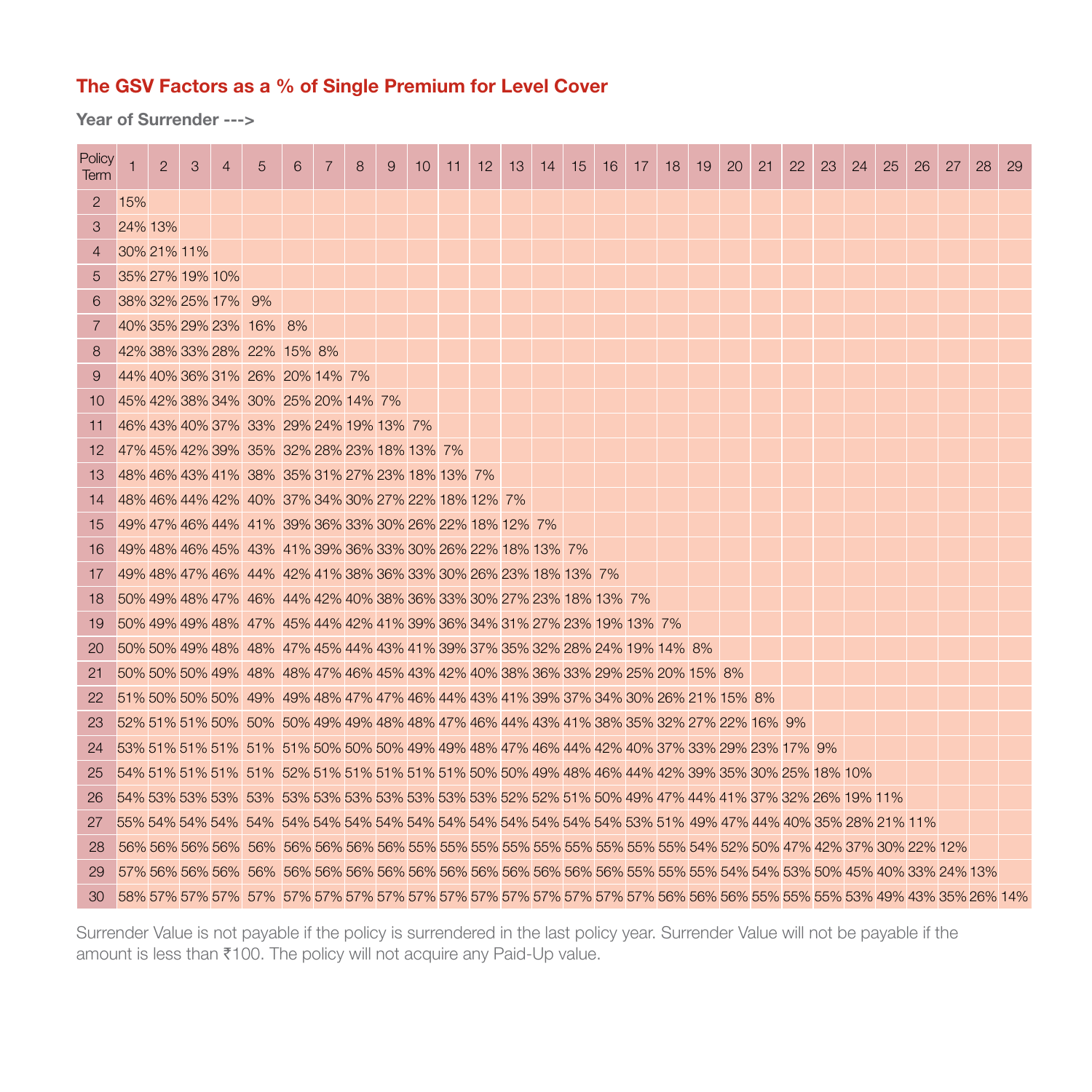| Loan                                                                                                           | No loans are available under this Group Policy either to the Group Policyholder or to<br>the members of the Group.                                                                                                                                                                                                                                                                                                                                                                                                                                                                                                                             |
|----------------------------------------------------------------------------------------------------------------|------------------------------------------------------------------------------------------------------------------------------------------------------------------------------------------------------------------------------------------------------------------------------------------------------------------------------------------------------------------------------------------------------------------------------------------------------------------------------------------------------------------------------------------------------------------------------------------------------------------------------------------------|
| <b>Tax Benefits</b>                                                                                            | Premium paid is eligible for tax benefit under Section 80C and death claim amounts<br>qualify under section 10 (10) D of the Income Tax Act, 1961.<br>Note: The above tax benefits are applicable as per current tax regulations and are<br>based on our interpretation of such regulations. These may change in future. Please<br>contact your tax advisor for any further query.                                                                                                                                                                                                                                                             |
| <b>Riders</b>                                                                                                  | No riders are available under this product.                                                                                                                                                                                                                                                                                                                                                                                                                                                                                                                                                                                                    |
| <b>Nomination and Assignment</b>                                                                               | Nomination, in accordance with Section 39 of the Insurance Act, 1938, as amended<br>from time to time, is permitted under this policy.<br>Assignment, in accordance with Section 38 of the Insurance Act, 1938, as<br>amended from time to time, is permitted under this policy.                                                                                                                                                                                                                                                                                                                                                               |
| <b>Exclusions</b>                                                                                              | In case the insured member commits suicide whether sane or insane, within 12<br>months from the policy inception date or from the date of inception of the member<br>under the group insurance scheme, whichever is later, then higher of 80% of the<br>premiums paid or Surrender Value in respect of concerned insured member is<br>payable to the nominee/beneficiary.                                                                                                                                                                                                                                                                      |
| <b>Prohibiton of rebates</b><br>Section 41 of the Insurance Act, 1938,<br>as amended from time to time, states | 1. No person shall allow or offer to allow, either directly or indirectly, as an inducement<br>to any person to take or renew or continue an insurance in respect of any kind<br>of risk relating to lives or property in India, any rebate of the whole or part of<br>the commission payable or any rebate of the premium shown on the policy,<br>nor shall any person taking out or renewing or continuing a policy accept any<br>rebate, except such rebate as may be allowed in accordance with the published<br>prospectuses or tables of the insurer:<br>Provided that acceptance by an insurance agent of commission in connection with |
|                                                                                                                | a policy of life insurance taken out by himself on his own life shall not be deemed<br>to be acceptance of a rebate of premium within the meaning of this sub-section<br>if at the time of such acceptance the insurance agent satisfies the prescribed<br>conditions establishing that he is a bona fide insurance agent employed by the<br>insurer.                                                                                                                                                                                                                                                                                          |
|                                                                                                                | 2. Any person making default in complying with the provisions of this section shall                                                                                                                                                                                                                                                                                                                                                                                                                                                                                                                                                            |

be liable for a penalty which may extend to Ten Lakh Rupees.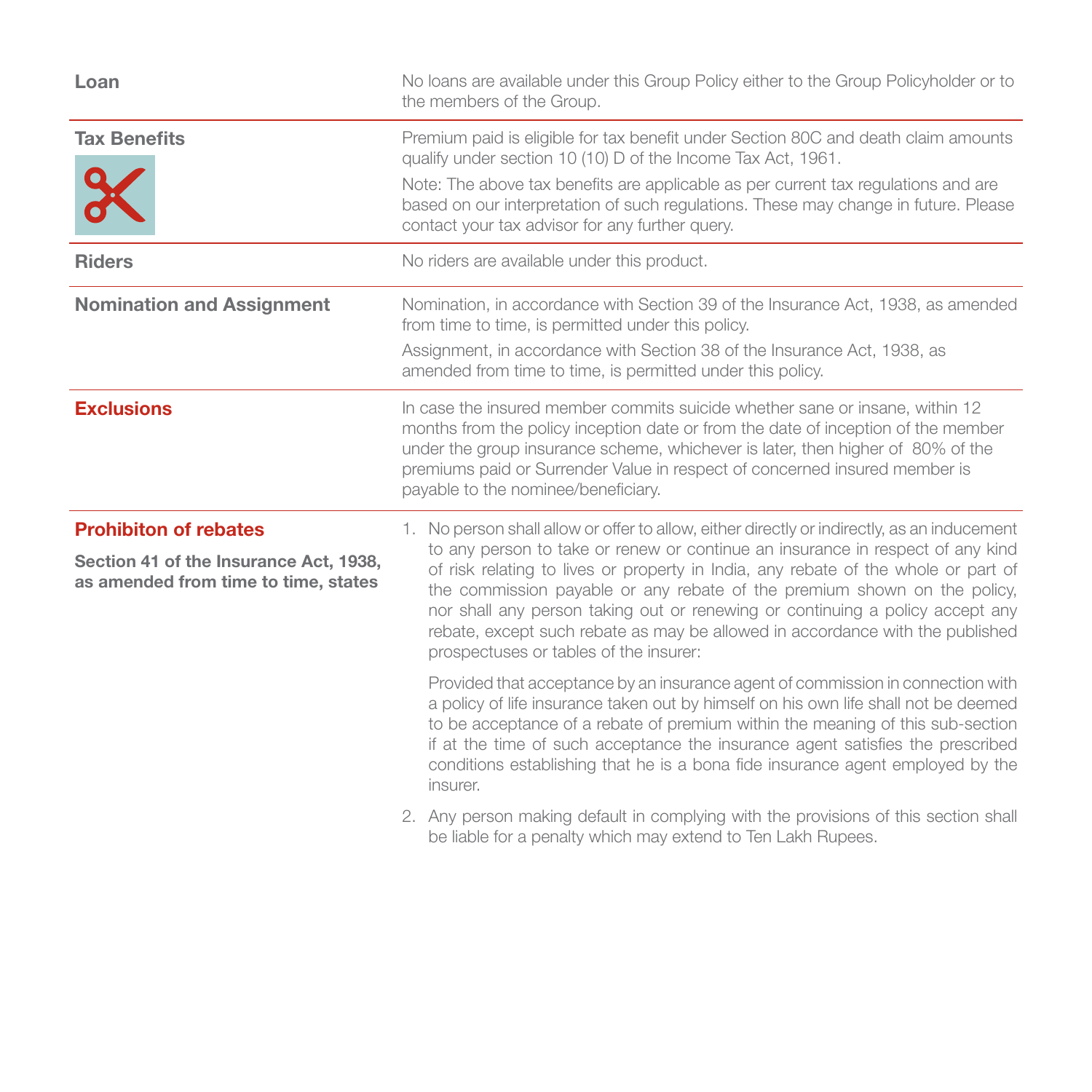# Non-disclosure

Section 45 of the Insurance Act 1938, as amended from time to time, states

- 1. No Policy of Life Insurance shall be called in question on any ground whatsoever after the expiry of 3 years from the date of the policy i.e. from the date of issuance of the policy or the date of commencement of risk or the date of revival of the policy or the date of the rider to the policy, whichever is later.
- 2. A policy of Life Insurance may be called in question at any time within 3 years from the date of issuance of the policy or the date of commencement of risk or the date of revival of the policy or the date of the rider to the policy, whichever is later, on the ground of fraud. For further information, Section 45 of the Insurance laws (Amendment) Act, 2015 may be referred.

Why Choose Us **Future Generali is a joint venture between India's leading retailer Future Group,** Italy based insurance major Generali and Industrial Investment Trust Ltd. (IITL). The Company was incorporated in 2006 and brings together the unique qualities of the founding Companies - local experience and knowledge with global insurance expertise.

> Future Generali offers an extensive range of life insurance products, and a network that ensures we are close to you wherever you go.